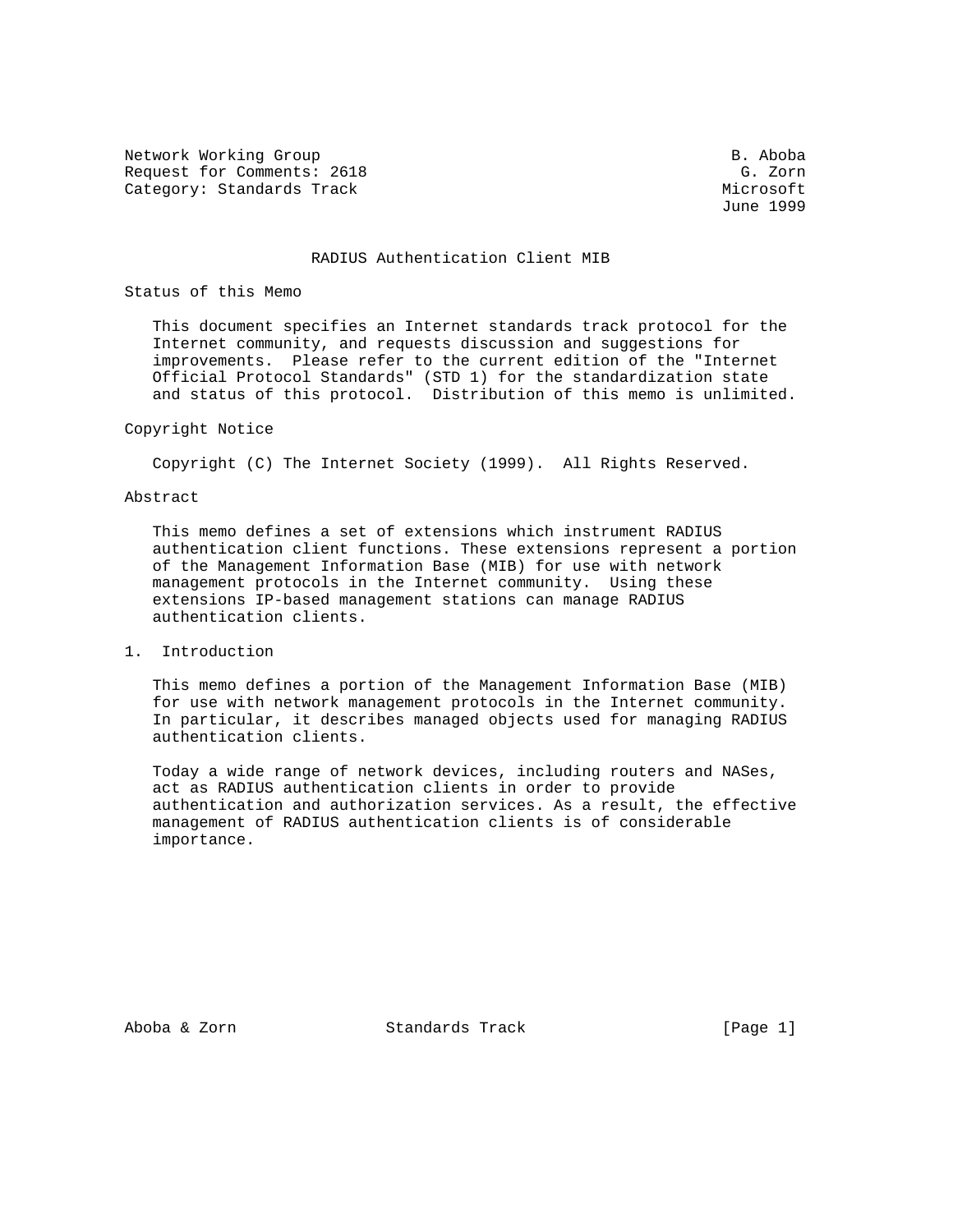2. The SNMP Management Framework

 The SNMP Management Framework presently consists of five major components:

- o An overall architecture, described in RFC 2571 [1].
- o Mechanisms for describing and naming objects and events for the purpose of management. The first version of this Structure of Management Information (SMI) is called SMIv1 and described in STD 16, RFC 1155 [2], STD 16, RFC 1212 [3] and RFC 1215 [4]. The second version, called SMIv2, is described in STD 58, RFC 2578 [5], RFC 2579 [6] and RFC 2580 [7].
- o Message protocols for transferring management information. The first version of the SNMP message protocol is called SNMPv1 and described in STD 15, RFC 1157 [8]. A second version of the SNMP message protocol, which is not an Internet standards track protocol, is called SNMPv2c and described in RFC 1901 [9] and RFC 1906 [10]. The third version of the message protocol is called SNMPv3 and described in RFC 1906 [10], RFC 2572 [11] and RFC 2574 [12].
- o Protocol operations for accessing management information. The first set of protocol operations and associated PDU formats is described in STD 15, RFC 1157 [8]. A second set of protocol operations and associated PDU formats is described in RFC 1905 [13].
- o A set of fundamental applications described in RFC 2573 [14] and the view-based access control mechanism described in RFC 2575 [15].

 Managed objects are accessed via a virtual information store, termed the Management Information Base or MIB. Objects in the MIB are defined using the mechanisms defined in the SMI.

 This memo specifies a MIB module that is compliant to the SMIv2. A MIB conforming to the SMIv1 can be produced through the appropriate translations. The resulting translated MIB must be semantically equivalent, except where objects or events are omitted because no translation is possible (use of Counter64). Some machine readable information in SMIv2 will be converted into textual descriptions in SMIv1 during the translation process. However, this loss of machine readable information is not considered to change the semantics of the MIB.

Aboba & Zorn Standards Track [Page 2]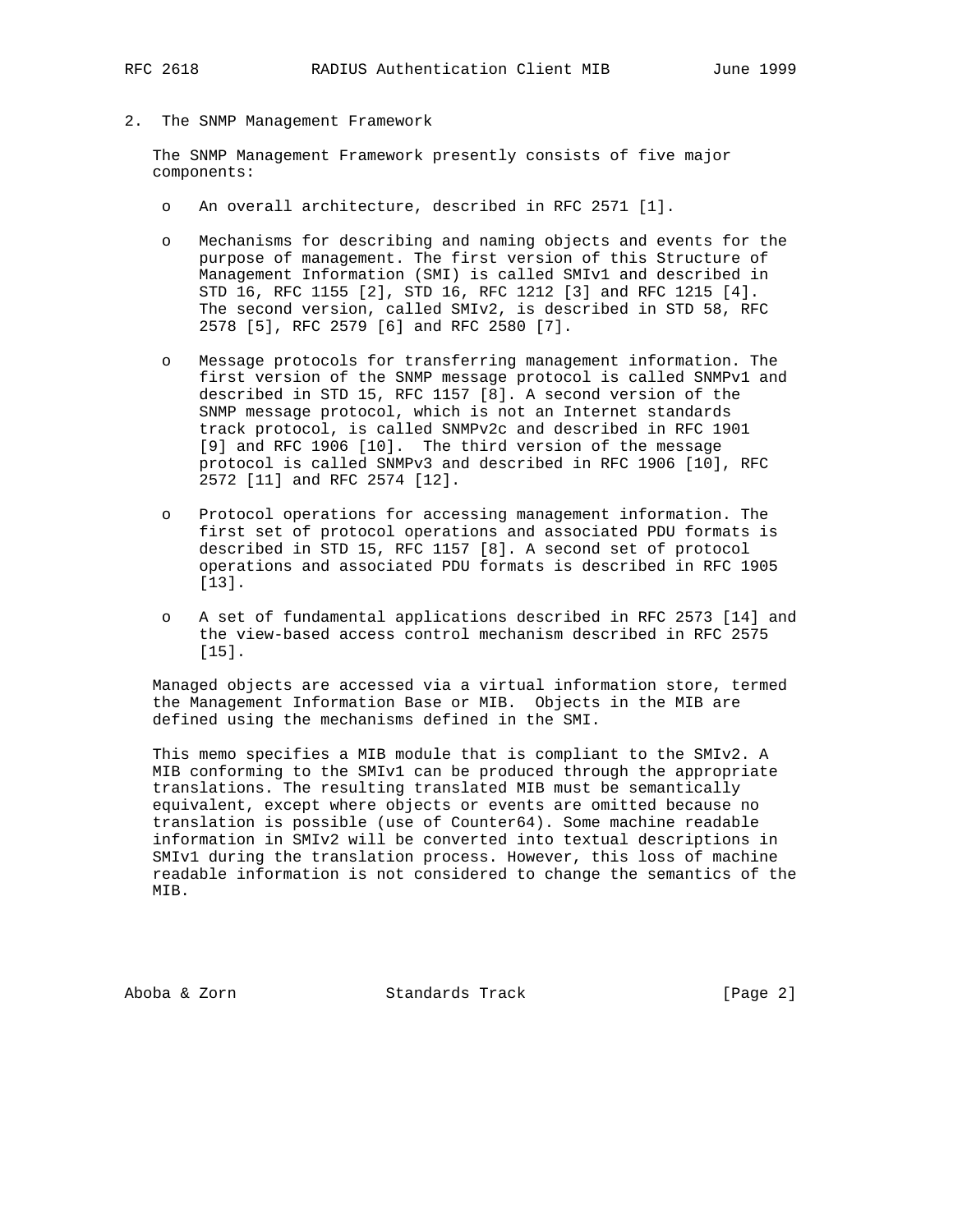# 3. Overview

 The RADIUS authentication protocol, described in [16], distinguishes between the client function and the server function. In RADIUS authentication, clients send Access-Requests, and servers reply with Access-Accepts, Access-Rejects, and Access-Challenges. Typically NAS devices implement the client function, and thus would be expected to implement the RADIUS authentication client MIB, while RADIUS authentication servers implement the server function, and thus would be expected to implement the RADIUS authentication server MIB.

 However, it is possible for a RADIUS authentication entity to perform both client and server functions. For example, a RADIUS proxy may act as a server to one or more RADIUS authentication clients, while simultaneously acting as an authentication client to one or more authentication servers. In such situations, it is expected that RADIUS entities combining client and server functionality will support both the client and server MIBs.

### 3.1. Selected objects

This MIB module contains two scalars as well as a single table:

 (1) the RADIUS Authentication Server Table contains one row for each RADIUS authentication server that the client shares a secret with.

 Each entry in the RADIUS Authentication Server Table includes fifteen columns presenting a view of the activity of the RADIUS authentication client.

4. Definitions

RADIUS-AUTH-CLIENT-MIB DEFINITIONS ::= BEGIN

IMPORTS

 MODULE-IDENTITY, OBJECT-TYPE, OBJECT-IDENTITY, Counter32, Integer32, Gauge32, IpAddress, TimeTicks, mib-2 FROM SNMPv2-SMI SnmpAdminString FROM SNMP-FRAMEWORK-MIB MODULE-COMPLIANCE, OBJECT-GROUP FROM SNMPv2-CONF;

radiusAuthClientMIB MODULE-IDENTITY LAST-UPDATED "9906110000Z" -- 11 Jun 1999 ORGANIZATION "IETF RADIUS Working Group." CONTACT-INFO " Bernard Aboba Microsoft

Aboba & Zorn Standards Track [Page 3]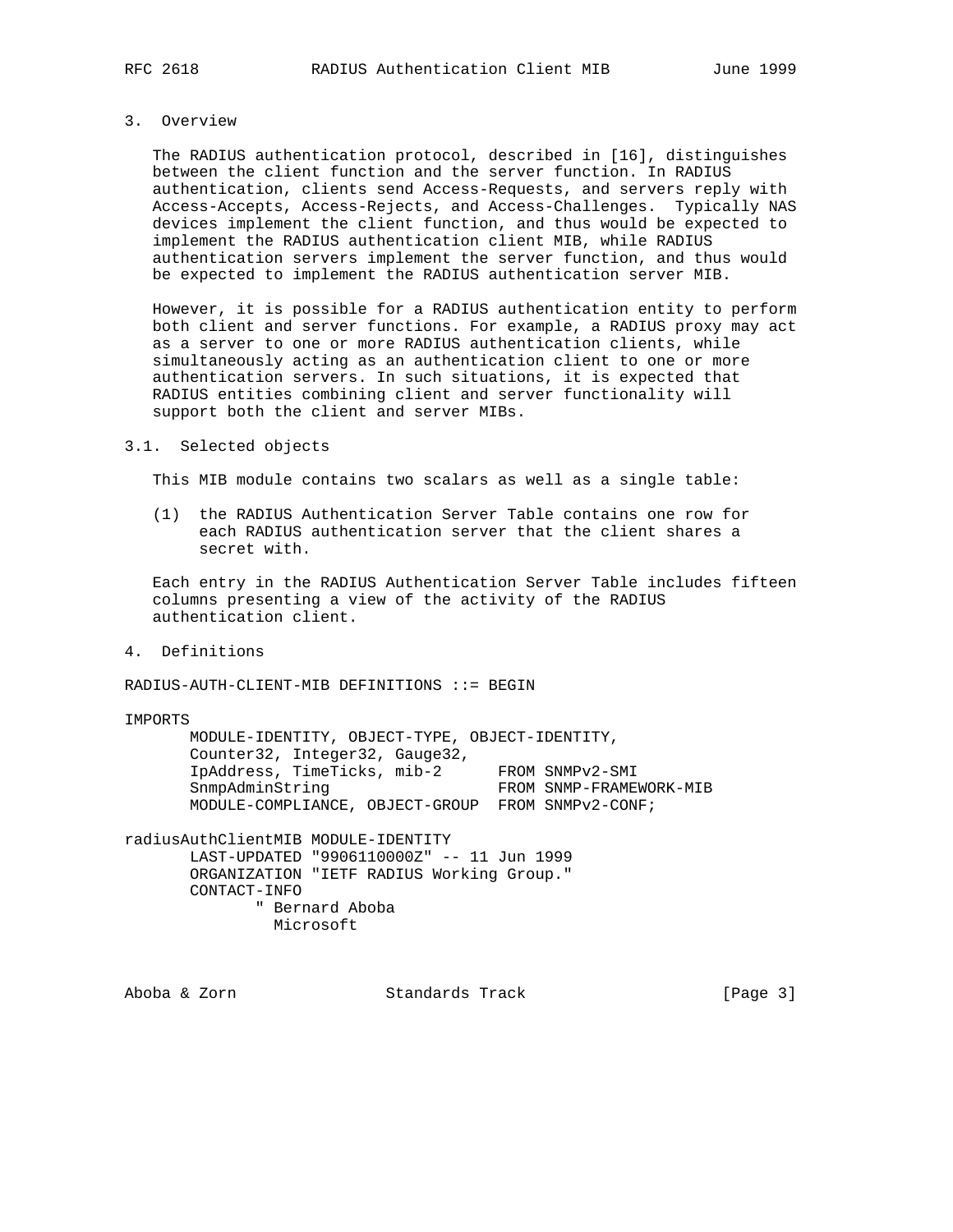```
 One Microsoft Way
                   Redmond, WA 98052
US and the state of the state of the state of the state of the state of the state of the state of the state of the state of the state of the state of the state of the state of the state of the state of the state of the s
                   Phone: +1 425 936 6605
                   EMail: bernarda@microsoft.com"
         DESCRIPTION
                "The MIB module for entities implementing the client
                 side of the Remote Access Dialin User Service (RADIUS)
                 authentication protocol."
         REVISION "9906110000Z" -- 11 Jun 1999
         DESCRIPTION "Initial version as published in RFC 2618"
         ::= { radiusAuthentication 2 }
radiusMIB OBJECT-IDENTITY
         STATUS current
         DESCRIPTION
               "The OID assigned to RADIUS MIB work by the IANA."
         ::= { mib-2 67 }
radiusAuthentication OBJECT IDENTIFIER ::= {radiusMIB 1}
radiusAuthClientMIBObjects OBJECT IDENTIFIER ::=
                                                        { radiusAuthClientMIB 1 }
radiusAuthClient OBJECT IDENTIFIER ::= { radiusAuthClientMIBObjects 1 }
radiusAuthClientInvalidServerAddresses OBJECT-TYPE
        SYNTAX Counter32
       MAX-ACCESS read-only
       STATUS current
       DESCRIPTION
               "The number of RADIUS Access-Response packets
               received from unknown addresses."
        ::= { radiusAuthClient 1 }
radiusAuthClientIdentifier OBJECT-TYPE
        SYNTAX SnmpAdminString
       MAX-ACCESS read-only
        STATUS current
       DESCRIPTION
                "The NAS-Identifier of the RADIUS authentication client.
                 This is not necessarily the same as sysName in MIB II."
       ::= { radiusAuthClient 2 }
radiusAuthServerTable OBJECT-TYPE
       SYNTAX SEQUENCE OF RadiusAuthServerEntry
       MAX-ACCESS not-accessible
```
Aboba & Zorn Standards Track [Page 4]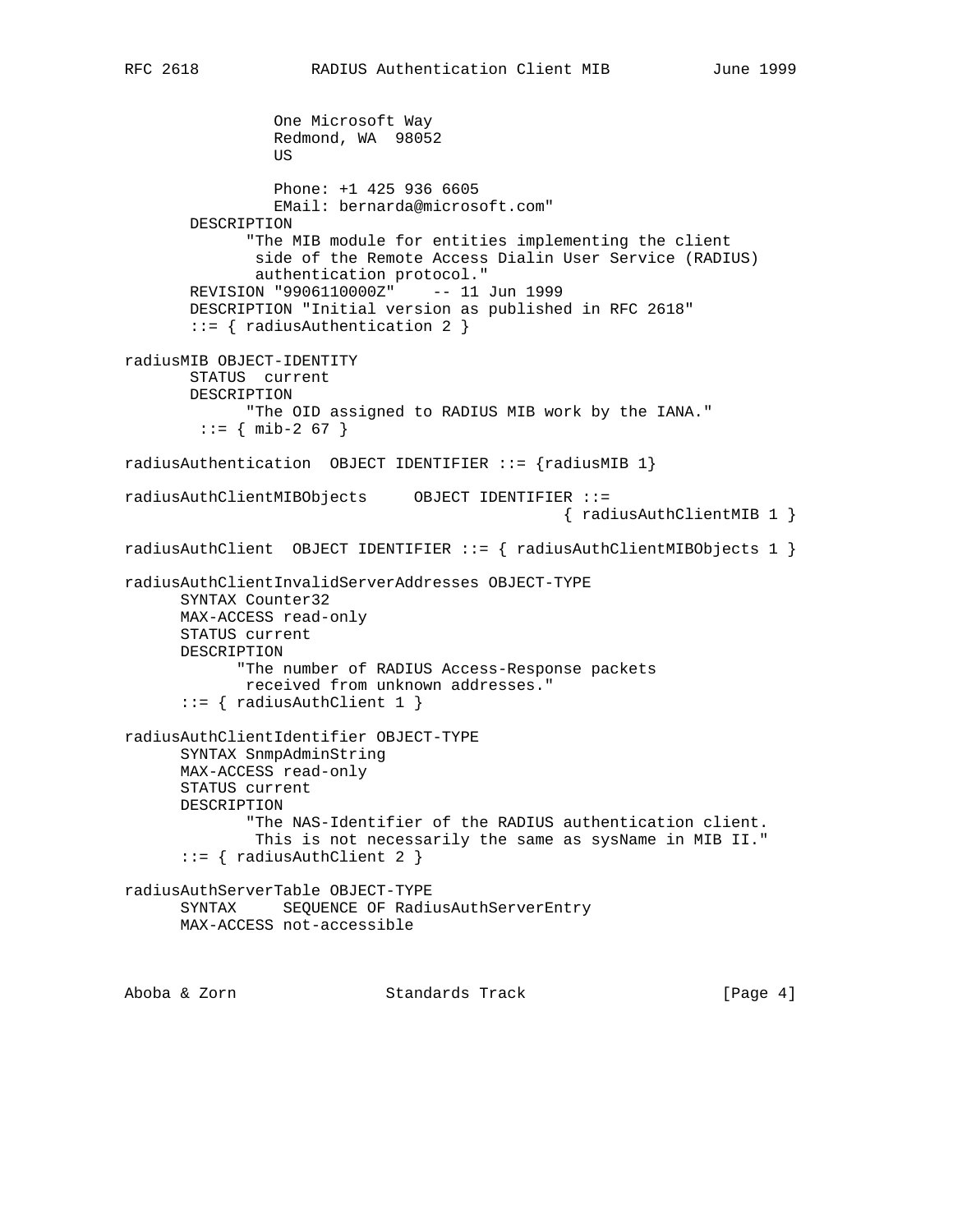```
 STATUS current
      DESCRIPTION
          "The (conceptual) table listing the RADIUS authentication
           servers with which the client shares a secret."
      ::= { radiusAuthClient 3 }
radiusAuthServerEntry OBJECT-TYPE
      SYNTAX RadiusAuthServerEntry
     MAX-ACCESS not-accessible
      STATUS current
     DESCRIPTION
          "An entry (conceptual row) representing a RADIUS
           authentication server with which the client shares
           a secret."
      INDEX { radiusAuthServerIndex }
      ::= { radiusAuthServerTable 1 }
RadiusAuthServerEntry ::= SEQUENCE {
     radiusAuthServerIndex Integer32,
 radiusAuthServerAddress IpAddress,
 radiusAuthClientServerPortNumber Integer32,
 radiusAuthClientRoundTripTime TimeTicks,
 radiusAuthClientAccessRequests Counter32,
 radiusAuthClientAccessRetransmissions Counter32,
 radiusAuthClientAccessAccepts Counter32,
 radiusAuthClientAccessRejects Counter32,
radiusAuthClientAccessChallenges counter32,
 radiusAuthClientMalformedAccessResponses Counter32,
 radiusAuthClientBadAuthenticators Counter32,
 radiusAuthClientPendingRequests Gauge32,
 radiusAuthClientTimeouts Counter32,
 radiusAuthClientUnknownTypes Counter32,
 radiusAuthClientPacketsDropped Counter32
}
radiusAuthServerIndex OBJECT-TYPE
     SYNTAX Integer32 (1..2147483647)
     MAX-ACCESS not-accessible
      STATUS current
     DESCRIPTION
           "A number uniquely identifying each RADIUS
           Authentication server with which this client
           communicates."
      ::= { radiusAuthServerEntry 1 }
radiusAuthServerAddress OBJECT-TYPE
     SYNTAX IpAddress
     MAX-ACCESS read-only
```
Aboba & Zorn Standards Track [Page 5]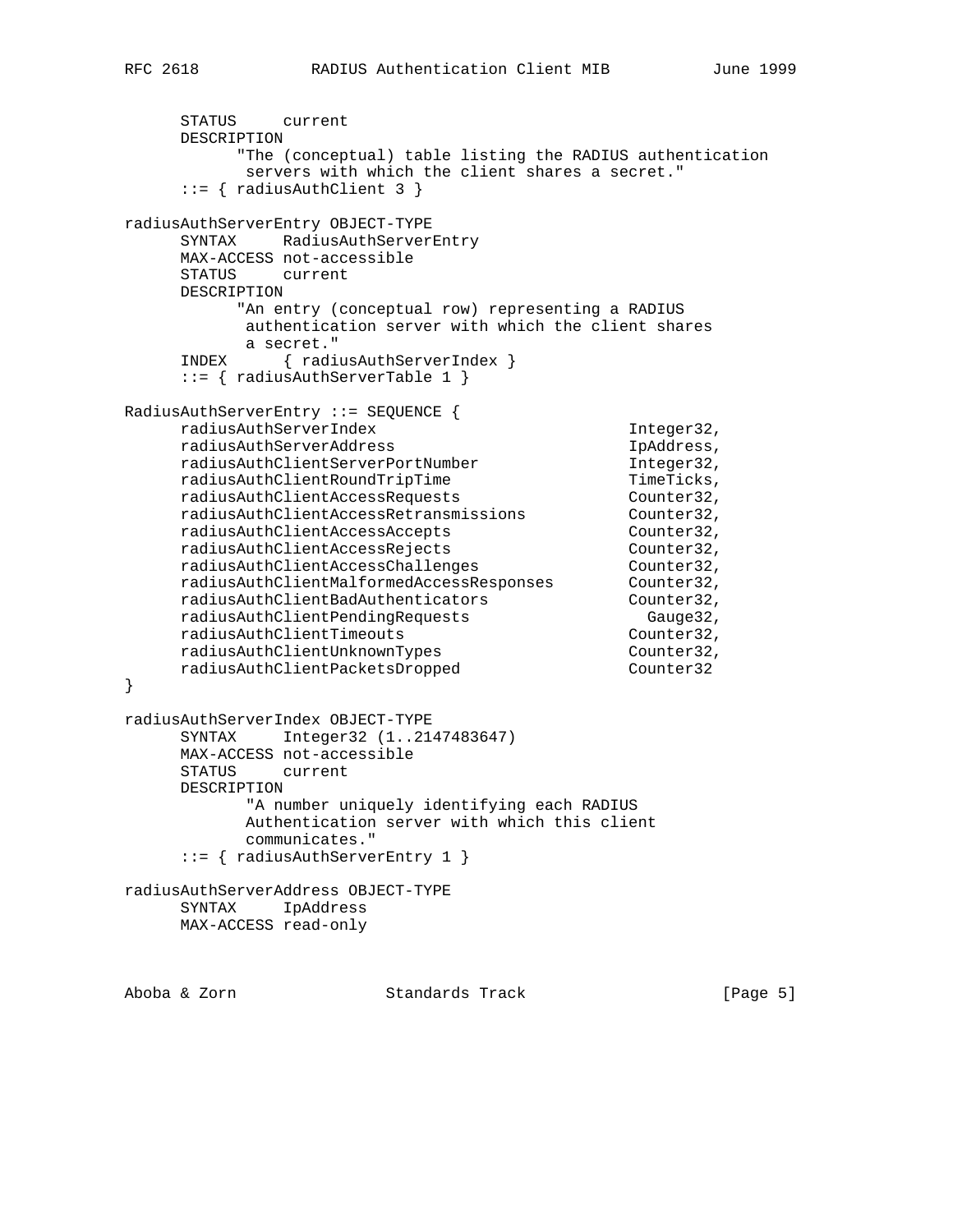```
 STATUS current
       DESCRIPTION
             "The IP address of the RADIUS authentication server
              referred to in this table entry."
       ::= { radiusAuthServerEntry 2 }
radiusAuthClientServerPortNumber OBJECT-TYPE
      SYNTAX Integer32 (0..65535)
      MAX-ACCESS read-only
       STATUS current
      DESCRIPTION
             "The UDP port the client is using to send requests to
             this server."
       ::= { radiusAuthServerEntry 3 }
radiusAuthClientRoundTripTime OBJECT-TYPE
      SYNTAX TimeTicks
      MAX-ACCESS read-only
      STATUS current
      DESCRIPTION
             "The time interval (in hundredths of a second) between
              the most recent Access-Reply/Access-Challenge and the
              Access-Request that matched it from this RADIUS
              authentication server."
       ::= { radiusAuthServerEntry 4 }
-- Request/Response statistics
--
-- TotalIncomingPackets = Accepts + Rejects + Challenges + UnknownTypes
--- TotalIncomingPackets - MalformedResponses - BadAuthenticators -
-- UnknownTypes - PacketsDropped = Successfully received
--- AccessRequests + PendingRequests + ClientTimeouts =
-- Successfully Received
-1--
radiusAuthClientAccessRequests OBJECT-TYPE
      SYNTAX Counter32
      MAX-ACCESS read-only
      STATUS current
      DESCRIPTION
             "The number of RADIUS Access-Request packets sent
              to this server. This does not include retransmissions."
       ::= { radiusAuthServerEntry 5 }
radiusAuthClientAccessRetransmissions OBJECT-TYPE
```
Aboba & Zorn Standards Track [Page 6]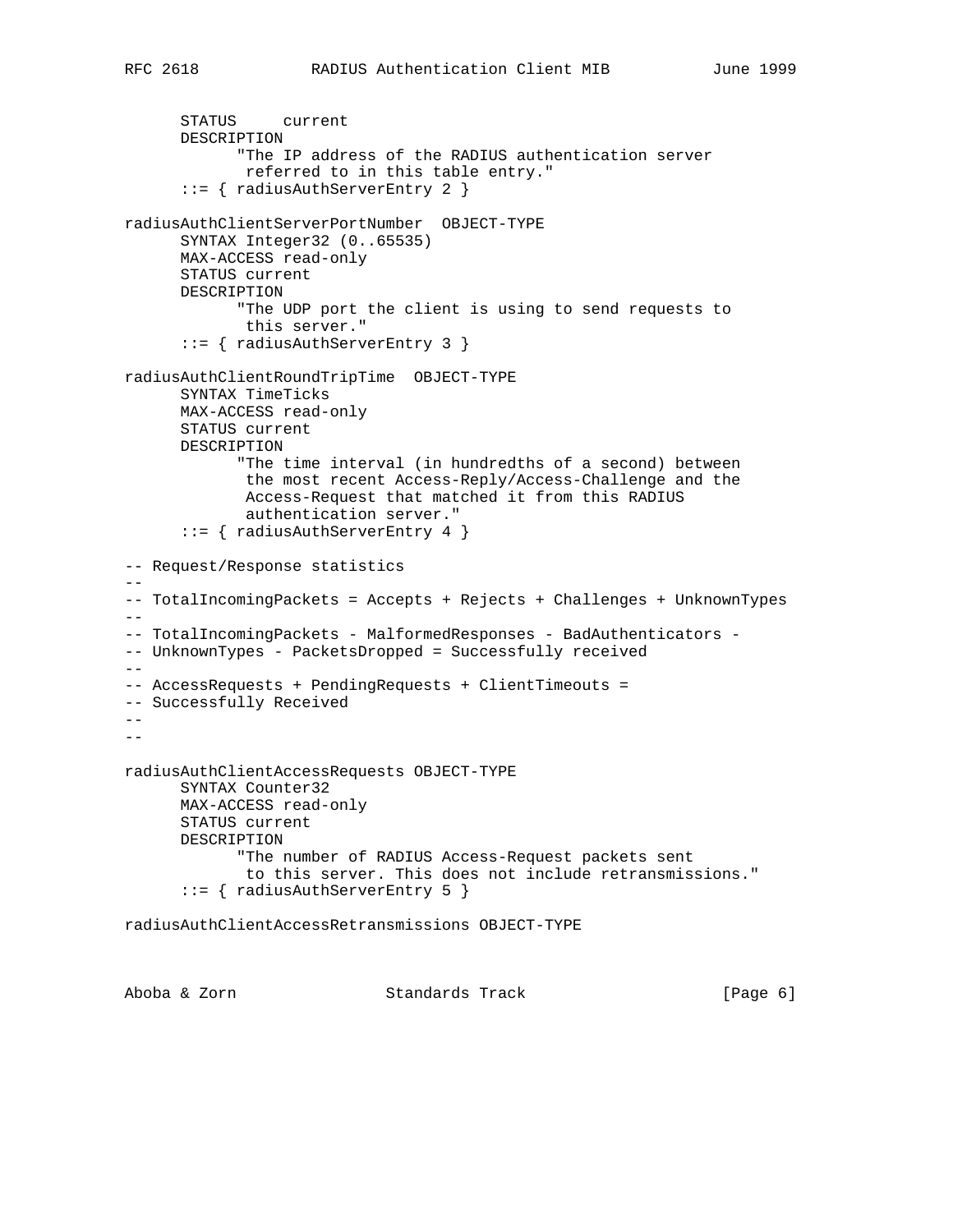```
 SYNTAX Counter32
       MAX-ACCESS read-only
       STATUS current
       DESCRIPTION
             "The number of RADIUS Access-Request packets
              retransmitted to this RADIUS authentication server."
       ::= { radiusAuthServerEntry 6 }
radiusAuthClientAccessAccepts OBJECT-TYPE
       SYNTAX Counter32
       MAX-ACCESS read-only
       STATUS current
       DESCRIPTION
             "The number of RADIUS Access-Accept packets
              (valid or invalid) received from this server."
       ::= { radiusAuthServerEntry 7 }
radiusAuthClientAccessRejects OBJECT-TYPE
       SYNTAX Counter32
       MAX-ACCESS read-only
       STATUS current
       DESCRIPTION
             "The number of RADIUS Access-Reject packets
              (valid or invalid) received from this server."
       ::= { radiusAuthServerEntry 8 }
radiusAuthClientAccessChallenges OBJECT-TYPE
       SYNTAX Counter32
       MAX-ACCESS read-only
       STATUS current
       DESCRIPTION
             "The number of RADIUS Access-Challenge packets
              (valid or invalid) received from this server."
       ::= { radiusAuthServerEntry 9 }
-- "Access-Response" includes an Access-Accept, Access-Challenge
-- or Access-Reject
radiusAuthClientMalformedAccessResponses OBJECT-TYPE
       SYNTAX Counter32
       MAX-ACCESS read-only
       STATUS current
       DESCRIPTION
             "The number of malformed RADIUS Access-Response
              packets received from this server.
              Malformed packets include packets with
              an invalid length. Bad authenticators or
              Signature attributes or unknown types are not
Aboba & Zorn                     Standards Track                     [Page 7]
```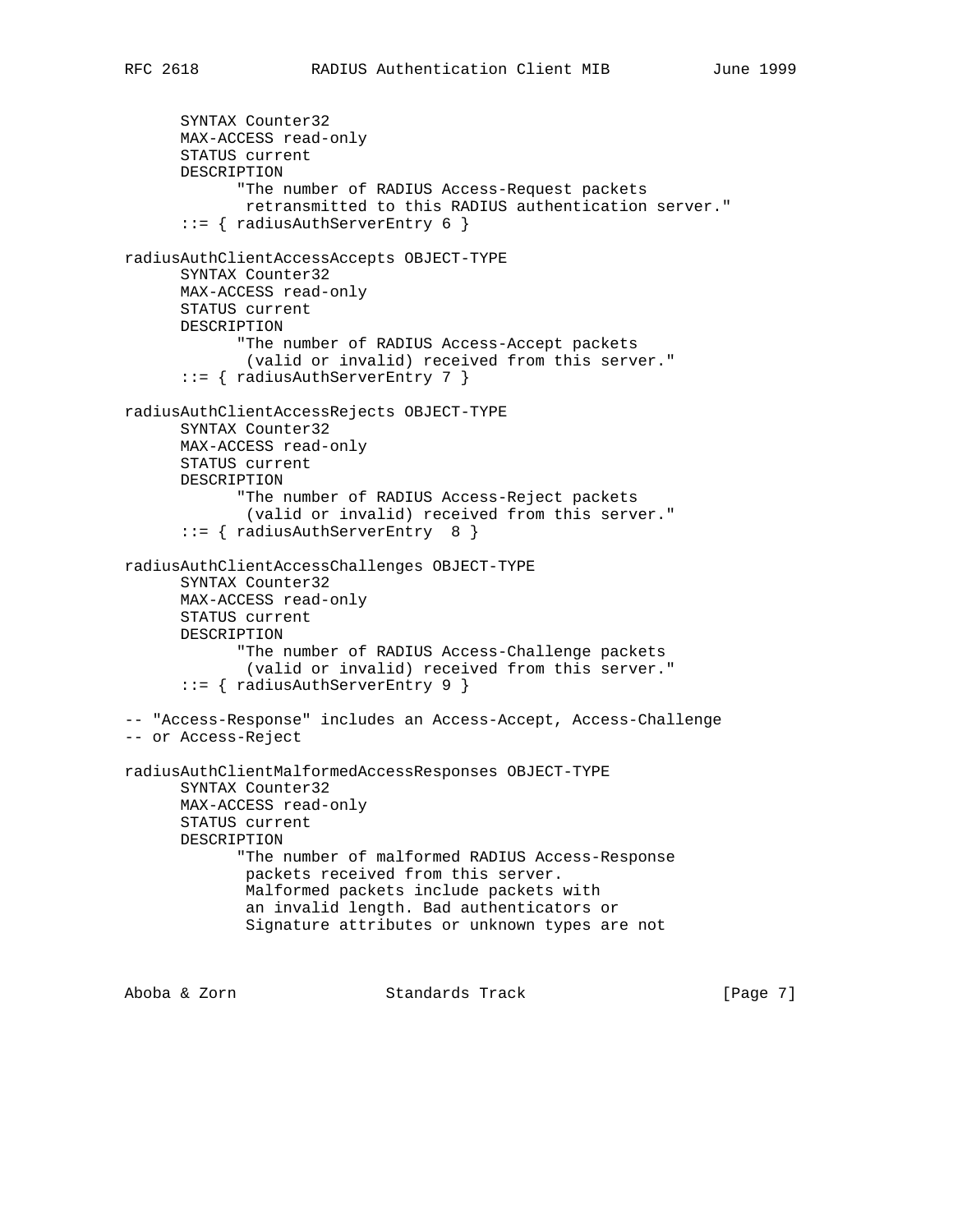included as malformed access responses." ::= { radiusAuthServerEntry 10 } radiusAuthClientBadAuthenticators OBJECT-TYPE SYNTAX Counter32 MAX-ACCESS read-only STATUS current DESCRIPTION "The number of RADIUS Access-Response packets containing invalid authenticators or Signature attributes received from this server." ::= { radiusAuthServerEntry 11 } radiusAuthClientPendingRequests OBJECT-TYPE SYNTAX Gauge32 MAX-ACCESS read-only STATUS current DESCRIPTION "The number of RADIUS Access-Request packets destined for this server that have not yet timed out or received a response. This variable is incremented when an Access-Request is sent and decremented due to receipt of an Acess-Accept, Access-Reject or Access-Challenge, a timeout or retransmission." ::= { radiusAuthServerEntry 12 } radiusAuthClientTimeouts OBJECT-TYPE SYNTAX Counter32 MAX-ACCESS read-only STATUS current DESCRIPTION "The number of authentication timeouts to this server. After a timeout the client may retry to the same server, send to a different server, or give up. A retry to the same server is counted as a retransmit as well as a timeout. A send to a different server is counted as a Request as well as a timeout." ::= { radiusAuthServerEntry 13 } radiusAuthClientUnknownTypes OBJECT-TYPE SYNTAX Counter32 MAX-ACCESS read-only STATUS current DESCRIPTION "The number of RADIUS packets of unknown type which were received from this server on the authentication port." ::= { radiusAuthServerEntry 14 }

Aboba & Zorn Standards Track [Page 8]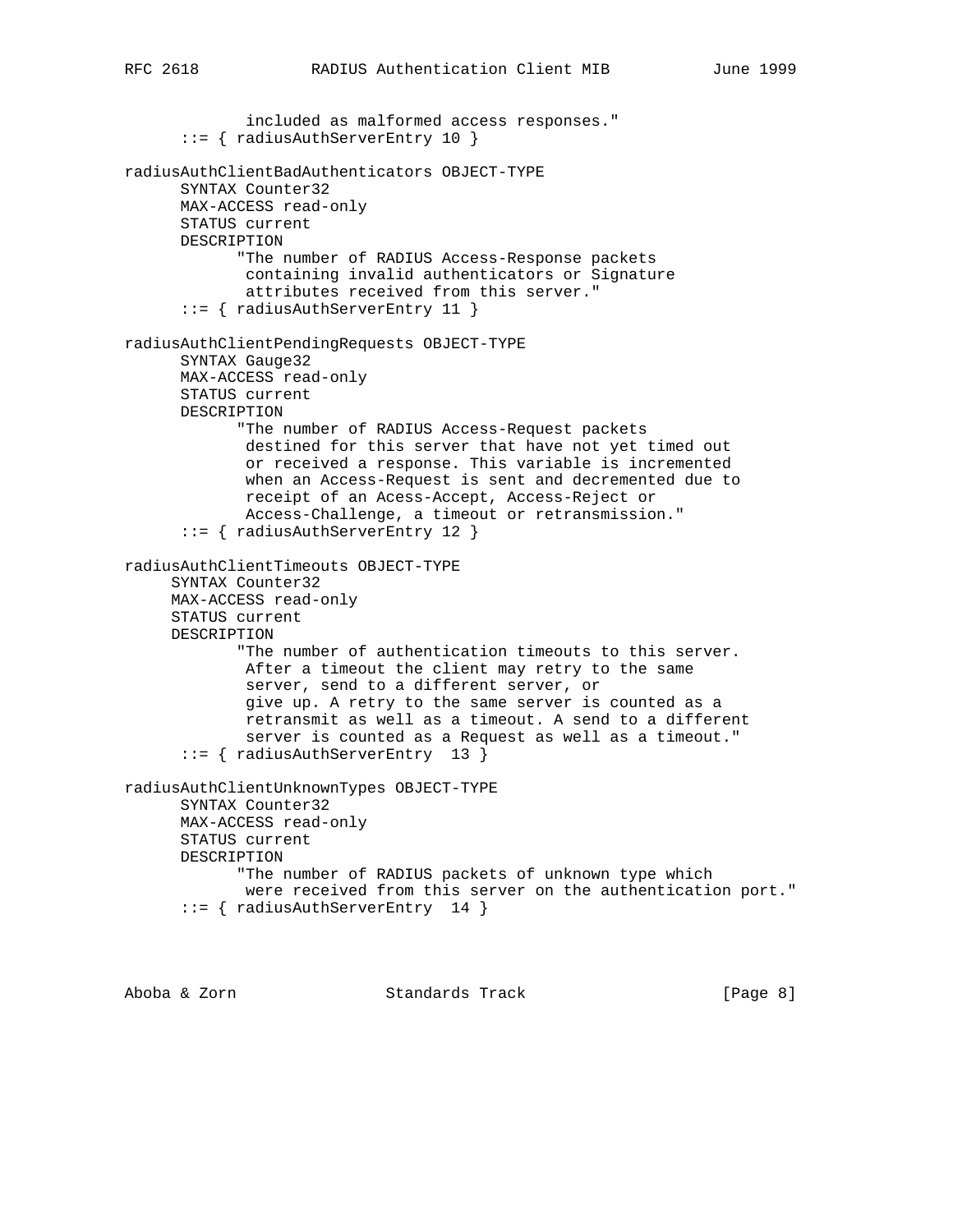```
radiusAuthClientPacketsDropped OBJECT-TYPE
       SYNTAX Counter32
       MAX-ACCESS read-only
       STATUS current
       DESCRIPTION
             "The number of RADIUS packets of which were
              received from this server on the authentication port
              and dropped for some other reason."
       ::= { radiusAuthServerEntry 15 }
-- conformance information
radiusAuthClientMIBConformance
              OBJECT IDENTIFIER ::= { radiusAuthClientMIB 2 }
radiusAuthClientMIBCompliances
              OBJECT IDENTIFIER ::= { radiusAuthClientMIBConformance 1 }
radiusAuthClientMIBGroups
              OBJECT IDENTIFIER ::= { radiusAuthClientMIBConformance 2 }
-- compliance statements
radiusAuthClientMIBCompliance MODULE-COMPLIANCE
      STATUS current
      DESCRIPTION
            "The compliance statement for authentication clients
             implementing the RADIUS Authentication Client MIB."
      MODULE -- this module
            MANDATORY-GROUPS { radiusAuthClientMIBGroup }
      ::= { radiusAuthClientMIBCompliances 1 }
-- units of conformance
radiusAuthClientMIBGroup OBJECT-GROUP
      OBJECTS { radiusAuthClientIdentifier,
                radiusAuthClientInvalidServerAddresses,
                radiusAuthServerAddress,
                radiusAuthClientServerPortNumber,
                radiusAuthClientRoundTripTime,
                radiusAuthClientAccessRequests,
                radiusAuthClientAccessRetransmissions,
                radiusAuthClientAccessAccepts,
                radiusAuthClientAccessRejects,
                radiusAuthClientAccessChallenges,
                radiusAuthClientMalformedAccessResponses,
```
Aboba & Zorn Standards Track [Page 9]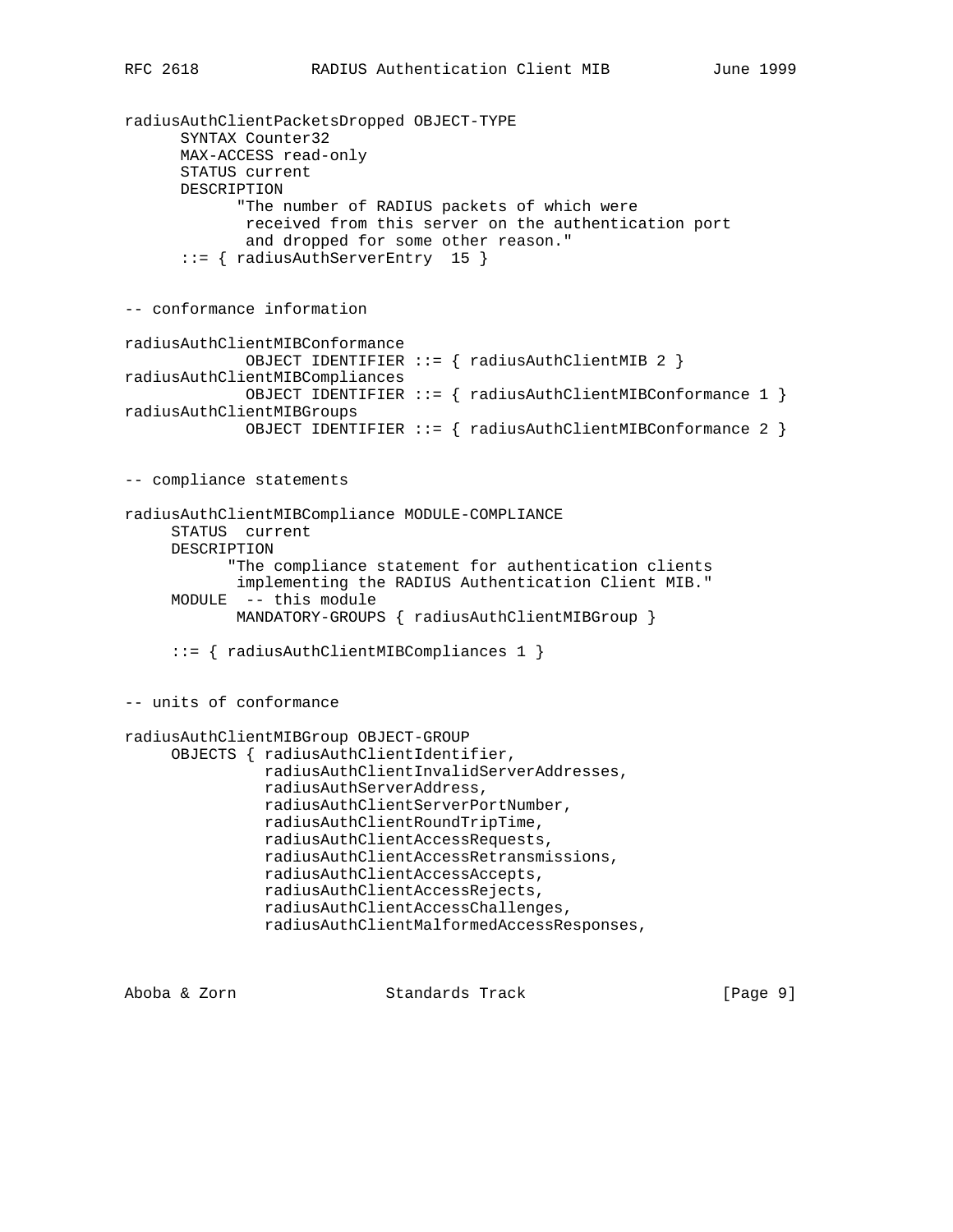```
 radiusAuthClientBadAuthenticators,
               radiusAuthClientPendingRequests,
               radiusAuthClientTimeouts,
               radiusAuthClientUnknownTypes,
               radiusAuthClientPacketsDropped
 }
     STATUS current
     DESCRIPTION
           "The basic collection of objects providing management of
            RADIUS Authentication Clients."
     ::= { radiusAuthClientMIBGroups 1 }
```
END

# 5. References

- [1] Harrington, D., Presuhn, R., and B. Wijnen, "An Architecture for Describing SNMP Management Frameworks", RFC 2571, April 1999.
- [2] Rose, M., and K. McCloghrie, "Structure and Identification of Management Information for TCP/IP-based Internets", STD 16, RFC 1155, May 1990.
- [3] Rose, M., and K. McCloghrie, "Concise MIB Definitions", STD 16, RFC 1212, March 1991.
- [4] Rose, M., "A Convention for Defining Traps for use with the SNMP", RFC 1215, Performance Systems International, March 1991.
- [5] McCloghrie, K., Perkins, D., Schoenwaelder, J., Case, J., Rose, M. and S. Waldbusser, "Structure of Management Information Version 2 (SMIv2)", STD 58, RFC 2578, April 1999.
- [6] McCloghrie, K., Perkins, D., Schoenwaelder, J., Case, J., Rose, M. and S. Waldbusser, "Textual Conventions for SMIv2", STD 58, RFC 2579, April 1999.
- [7] McCloghrie, K., Perkins, D., Schoenwaelder, J., Case, J., Rose, M. and S. Waldbusser, "Conformance Statements for SMIv2", STD 58, RFC 2580, April 1999.
- [8] Case, J., Fedor, M., Schoffstall, M., and J. Davin, "Simple Network Management Protocol", STD 15, RFC 1157, May 1990.
- [9] Case, J., McCloghrie, K., Rose, M., and S. Waldbusser, "Introduction to Community-based SNMPv2", RFC 1901, January 1996.

Aboba & Zorn Standards Track [Page 10]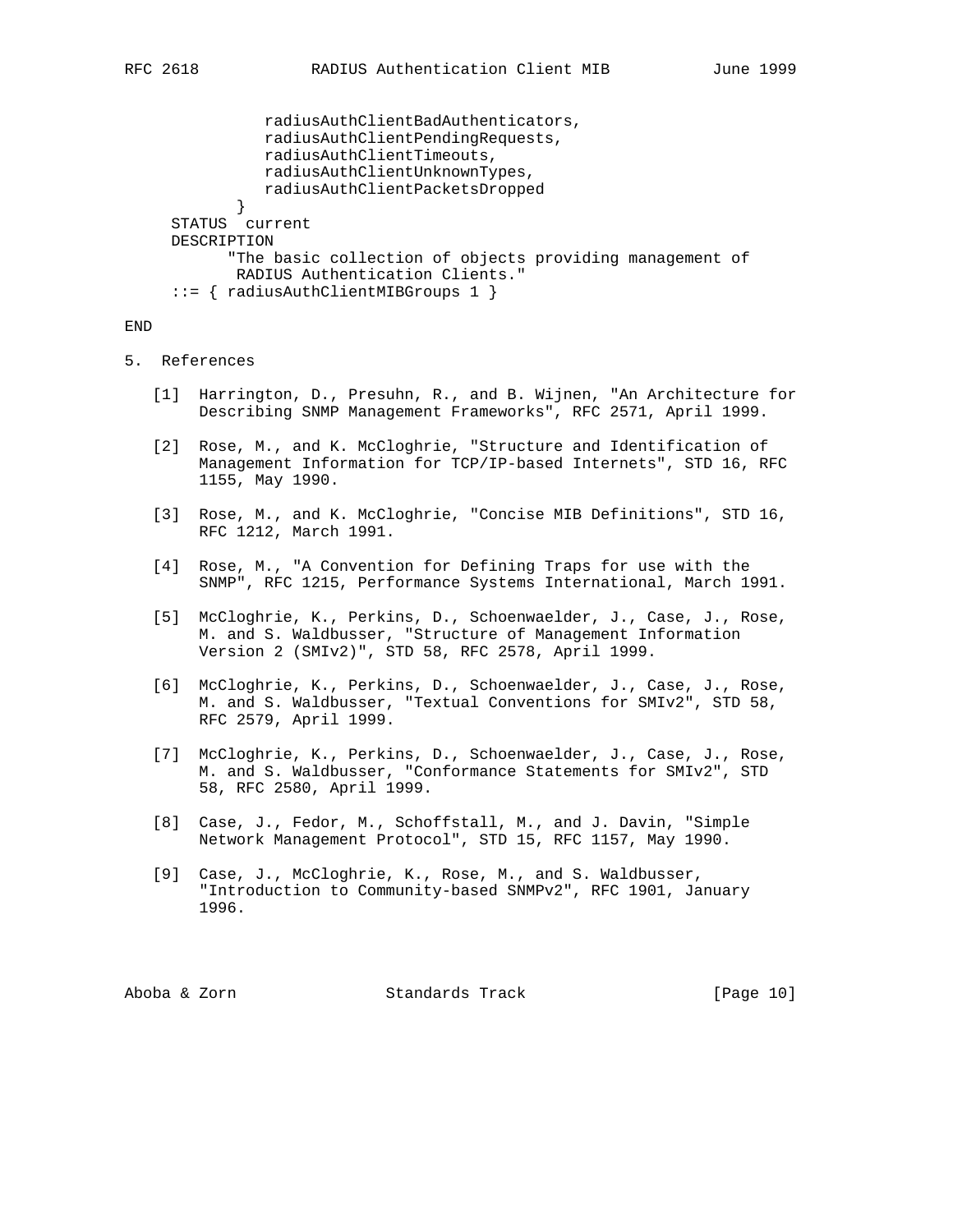- - [10] Case, J., McCloghrie, K., Rose, M., and S. Waldbusser, "Transport Mappings for Version 2 of the Simple Network Management Protocol (SNMPv2)", RFC 1906, January 1996.
	- [11] Case, J., Harrington D., Presuhn R., and B. Wijnen, "Message Processing and Dispatching for the Simple Network Management Protocol (SNMP)", RFC 2572, April 1999.
	- [12] Blumenthal, U., and B. Wijnen, "User-based Security Model for Version 3 of the Simple Network Management Protocol (SNMPv3)", RFC 2574, April 1999.
	- [13] Case, J., McCloghrie, K., Rose, M., and S. Waldbusser, "Protocol Operations for Version 2 of the Simple Network Management Protocol (SNMPv2)", RFC 1905, January 1996.
	- [14] Levi, D., Meyer, P., and B. Stewart, "SNMP Applications", RFC 2573, April 1999.
	- [15] Wijnen, B., Presuhn, R., and K. McCloghrie, "View-based Access Control Model for the Simple Network Management Protocol (SNMP)", RFC 2575, April 1999.
	- [16] Rigney, C., Rubens, A., Simpson W. and S. Willens, "Remote Authentication Dial In User Service (RADIUS)", RFC 2138, April 1997.
- 6. Security Considerations

 There are no management objects defined in this MIB that have a MAX- ACCESS clause of read-write and/or read-create. So, if this MIB is implemented correctly, then there is no risk that an intruder can alter or create any management objects of this MIB via direct SNMP SET operations.

 There are a number of managed objects in this MIB that may contain sensitive information. These are:

radiusAuthServerAddress

 This can be used to determine the address of the RADIUS authentication server with which the client is communicating. This information could be useful in mounting an attack on the authentication server.

 radiusAuthClientServerPortNumber This can be used to determine the port number on which the RADIUS authentication client is sending. This information could be useful in impersonating the client in order to send data to the authentication

Aboba & Zorn Standards Track [Page 11]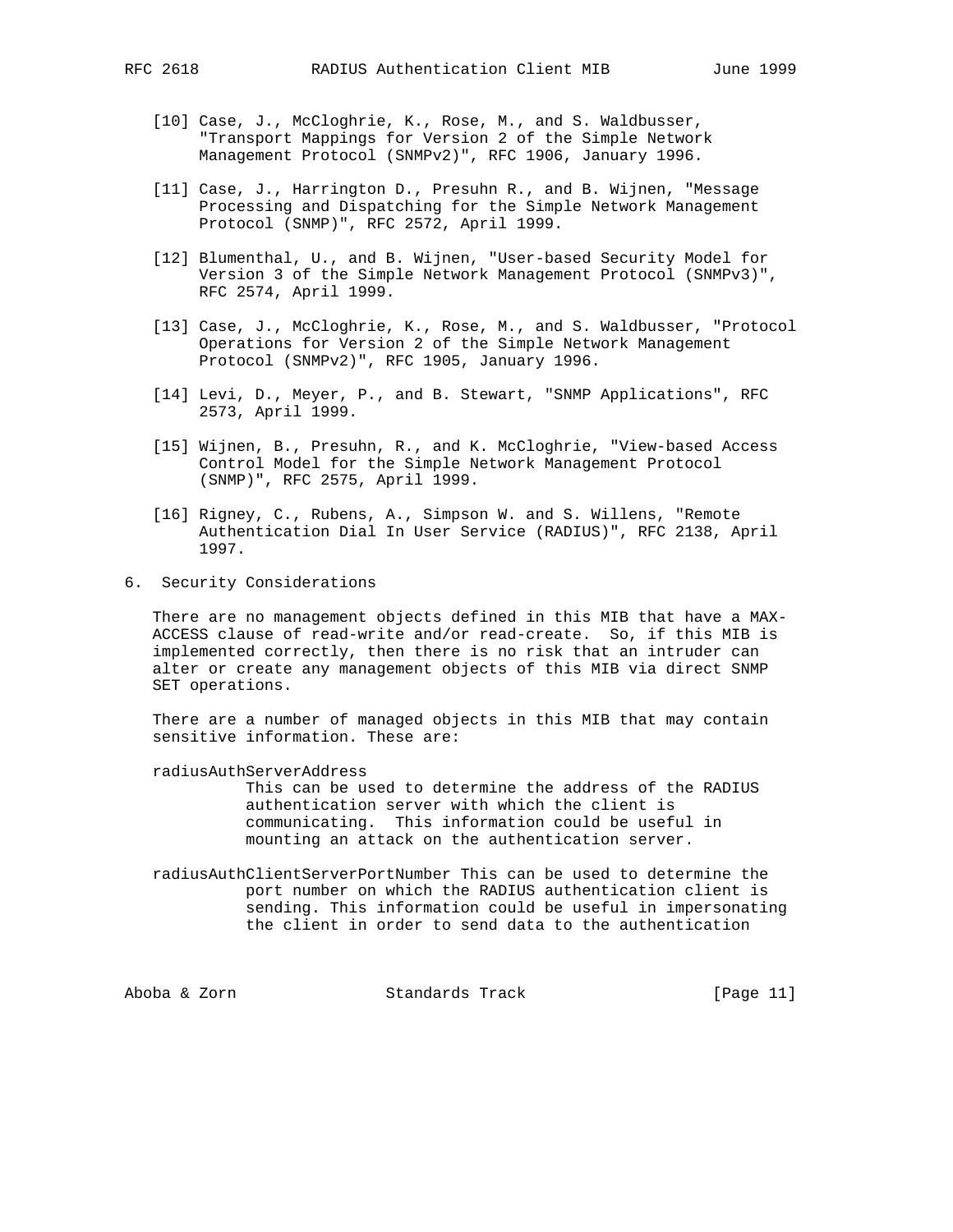#### server.

 It is thus important to control even GET access to these objects and possibly to even encrypt the values of these object when sending them over the network via SNMP. Not all versions of SNMP provide features for such a secure environment.

 SNMPv1 by itself is not a secure environment. Even if the network itself is secure (for example by using IPSec), there is no control as to who on the secure network is allowed to access and GET/SET (read/change/create/delete) the objects in this MIB.

 It is recommended that the implementers consider the security features as provided by the SNMPv3 framework. Specifically, the use of the User-based Security Model RFC 2574 [12] and the View-based Access Control Model RFC 2575 [15] is recommended. Using these security features, customer/users can give access to the objects only to those principals (users) that have legitimate rights to GET or SET (change/create/delete) them.

#### 7. Acknowledgments

 The authors acknowledge the contributions of the RADIUS Working Group in the development of this MIB. Thanks to Narendra Gidwani of Microsoft, Allan C. Rubens of MERIT, Carl Rigney of Livingston and Peter Heitman of American Internet Corporation for useful discussions of this problem space.

8. Authors' Addresses

 Bernard Aboba Microsoft Corporation One Microsoft Wy Redmond, WA 98052

 Phone: 425-936-6605 EMail: bernarda@microsoft.com

 Glen Zorn Microsoft Corporation One Microsoft Way Redmond, WA 98052

 Phone: 425-703-1559 EMail: glennz@microsoft.com

Aboba & Zorn Standards Track [Page 12]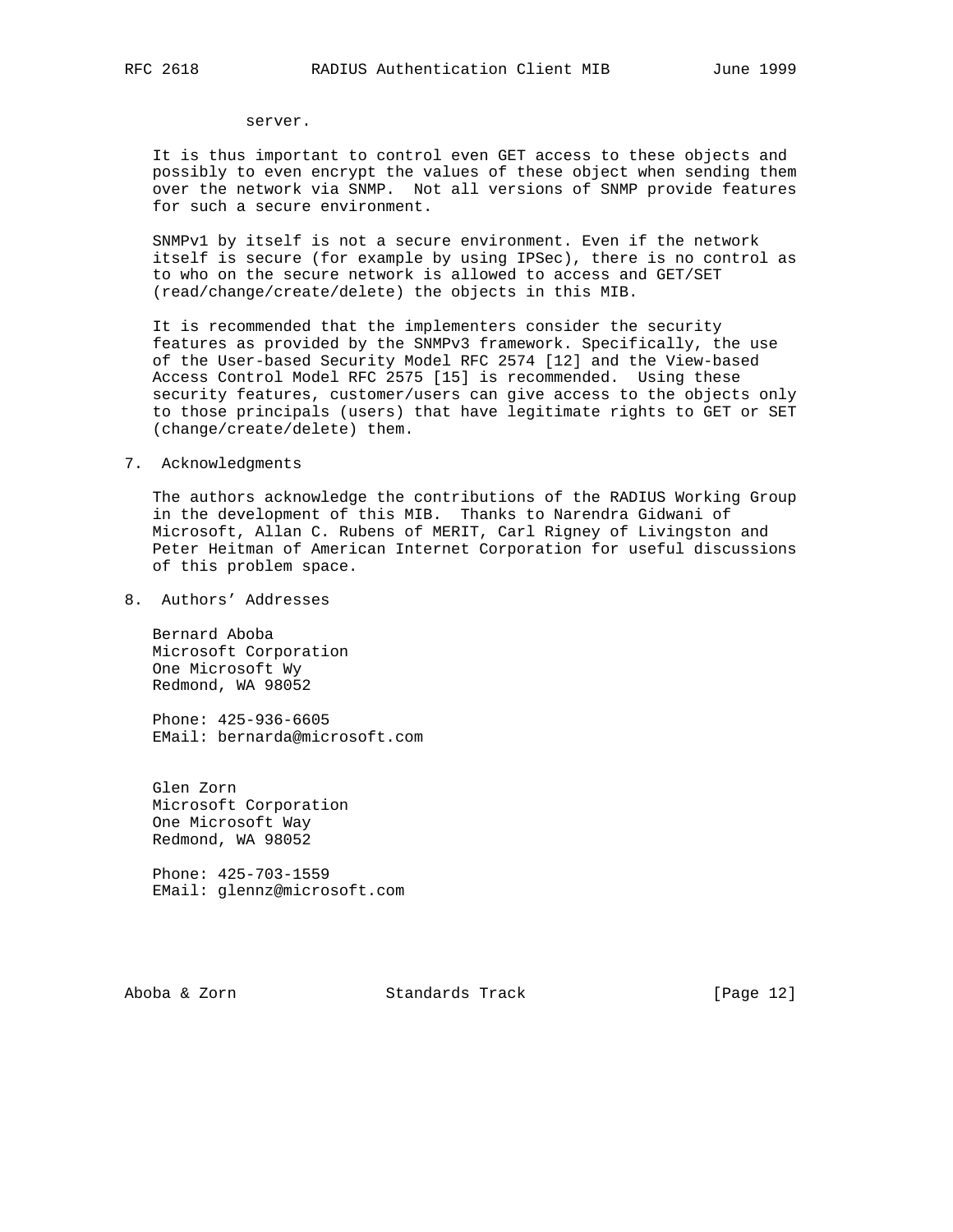# 9. Intellectural Property Statement

 The IETF takes no position regarding the validity or scope of any intellectual property or other rights that might be claimed to pertain to the implementation or use of the technology described in this document or the extent to which any license under such rights might or might not be available; neither does it represent that it has made any effort to identify any such rights. Information on the IETF's procedures with respect to rights in standards-track and standards-related documentation can be found in BCP-11. Copies of claims of rights made available for publication and any assurances of licenses to be made available, or the result of an attempt made to obtain a general license or permission for the use of such proprietary rights by implementors or users of this specification can be obtained from the IETF Secretariat.

 The IETF invites any interested party to bring to its attention any copyrights, patents or patent applications, or other proprietary rights which may cover technology that may be required to practice this standard. Please address the information to the IETF Executive Director.

Aboba & Zorn Standards Track [Page 13]